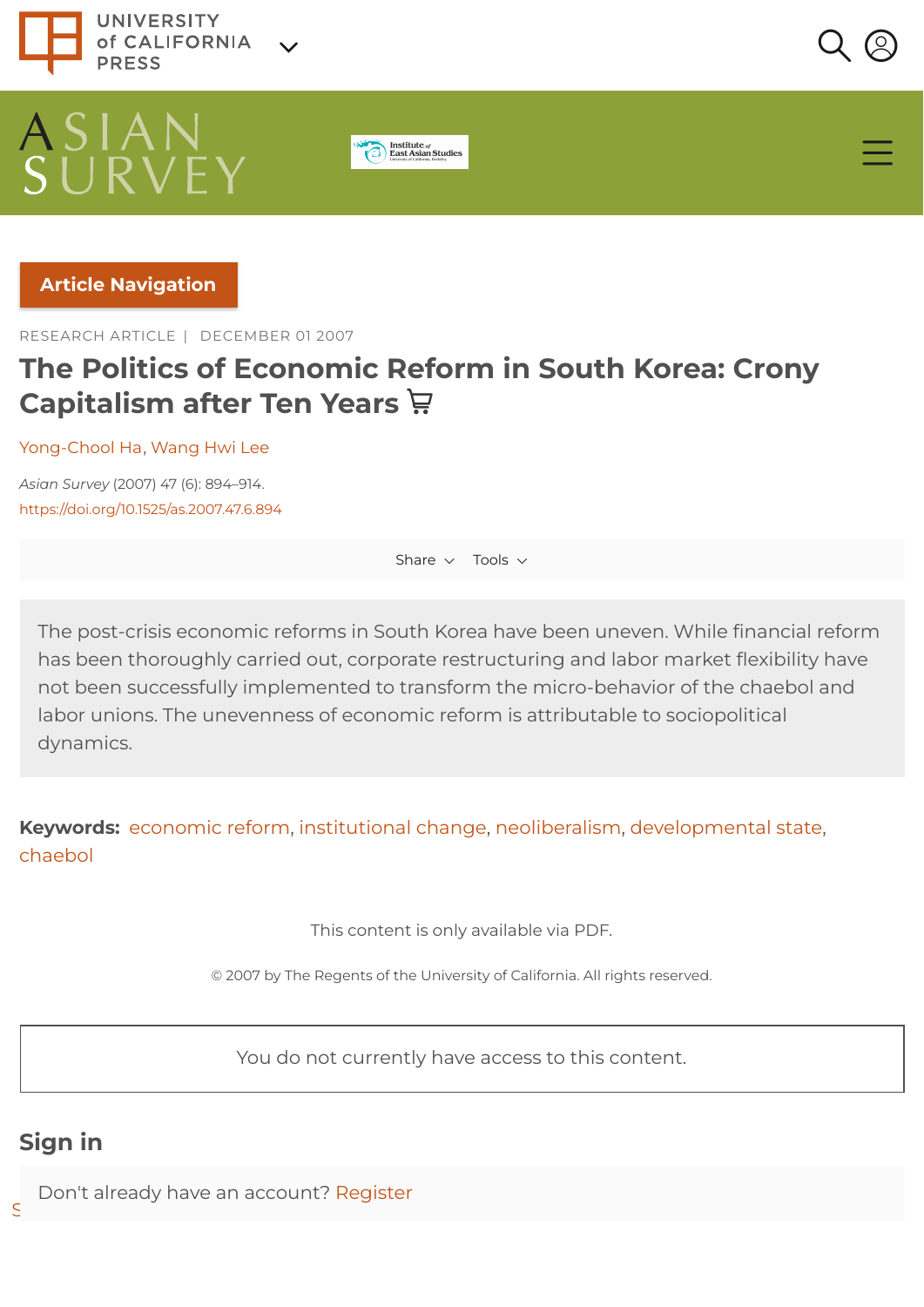# **Client Account**

Email address / Username

Password

#### **Sign In**

Reset [password](https://online.ucpress.edu/my-account/reset-password) [Register](https://online.ucpress.edu/my-account/register?siteId=1000035&returnUrl=https%3a%2f%2fonline.ucpress.edu%2fas%2farticle-abstract%2f47%2f6%2f894%2f24167%2fThe-Politics-of-Economic-Reform-in-South-Korea%3fredirectedFrom%3dPDF)

# **Sign in via your Institution**

Sign in via your [Institution](https://online.ucpress.edu/institutional-login?returnUrl=https%3a%2f%2fonline.ucpress.edu%2fas%2farticle-abstract%2f47%2f6%2f894%2f24167%2fThe-Politics-of-Economic-Reform-in-South-Korea%3fredirectedFrom%3dPDF)

#### **CITING ARTICLES VIA**

Web Of [Science](http://gateway.webofknowledge.com/gateway/Gateway.cgi?GWVersion=2&SrcApp=PARTNER_APP&SrcAuth=Silverchair&KeyUT=WOS:000252149600005&DestLinkType=CitingArticles&DestApp=WOS_CPL&UsrCustomerID=61f30d8ae69c46f86624c5f98a3bc13a) (19)

Google [Scholar](http://scholar.google.com/scholar?q=link:https%3A%2F%2Fonline.ucpress.edu%2Fas%2Farticle%2F47%2F6%2F894%2F24167)

[CrossRef](https://online.ucpress.edu/as/crossref-citedby/24167)

**[Latest](javascript:;)** Most [Read](javascript:;) Most [Cited](javascript:;)

[Erratum](https://online.ucpress.edu/as/article/62/3/556/184691/Erratum)

Income Inequality and Political [Participation](https://online.ucpress.edu/as/article/doi/10.1525/as.2022.1629072/169817/Income-Inequality-and-Political-Participation-in) in Asia

The Predicament of Japanese Energy and Climate Policy: The Rise of Local [Governmental](https://online.ucpress.edu/as/article/62/3/497/169818/The-Predicament-of-Japanese-Energy-and-Climate) Politics in the Post-Fukushima Era

Skip to Main Content

Trade Openness, Inequality, and [Democracy](https://online.ucpress.edu/as/article/62/3/524/123468/Trade-Openness-Inequality-and-Democracy-in-East) in East Asia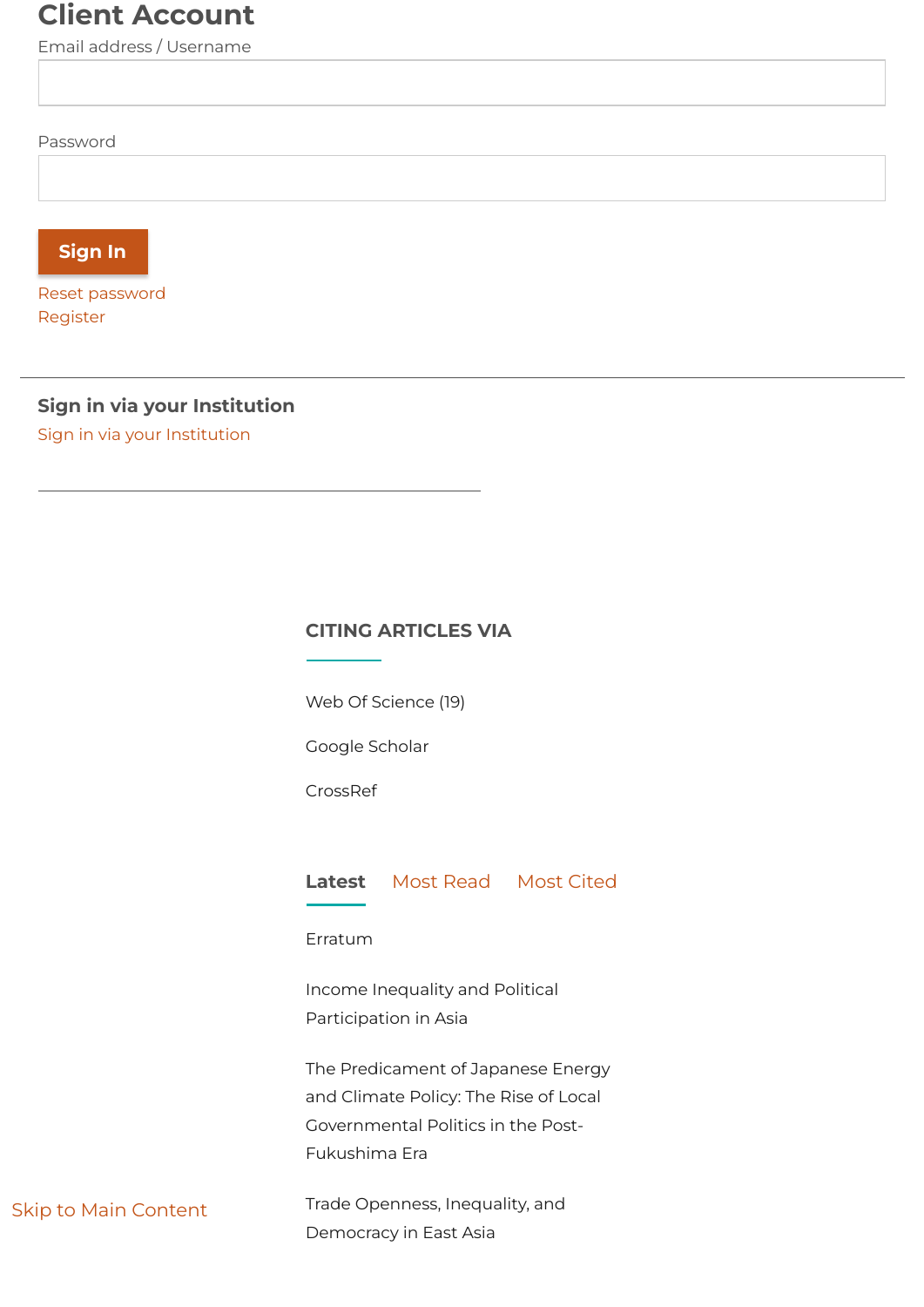Elite–Middle Class Competition for Rent-Seeking in North Korea and Kim Jong Un's [Anti-Corruption](https://online.ucpress.edu/as/article/62/3/467/120418/Elite-Middle-Class-Competition-for-Rent-Seeking-in) Movement

#### **We recommend**

[Making Sense of Japan's Export Restrictions](https://online.ucpress.edu/as/article-abstract/61/4/683/118265/Making-Sense-of-Japan-s-Export-Restrictions?redirectedFrom=fulltext&utm_source=TrendMD&utm_medium=cpc&utm_campaign=Asian_Survey_TrendMD_0) against South KoreaDomestic Symbolism, Empowered Premiership, and Anti-Korean Sentiment

Ji Young Kim et al., Asian Survey, 2021

[North Korea's new capitalists and their](https://online.ucpress.edu/cpcs/article/50/3/157/627/North-Korea-s-new-capitalists-and-their-workers?utm_source=TrendMD&utm_medium=cpc&utm_campaign=Communist_and_Post-Communist_Studies_TrendMD_0) workers: Business practice and labor relations

Andrei Lankov et al., Communist and Post-Communist Studies, 2017

[Disabled People's Fight for Rights in South](https://online.ucpress.edu/currenthistory/article/120/827/233/118343/Disabled-People-s-Fight-for-Rights-in-South-Korea?utm_source=TrendMD&utm_medium=cpc&utm_campaign=Current_History_TrendMD_0) Korea and Japan

Celeste L. Arrington, Current History

[Selling Fantasies of Rescue: Intimate Labor,](https://read.dukeupress.edu/positions/article-abstract/24/1/179/21772/Selling-Fantasies-of-Rescue-Intimate-Labor?utm_source=TrendMD&utm_medium=cpc&utm_campaign=positions_TrendMD_1) Filipina Migrant Hostesses, and US GIs in a Shifting Global Order Choo et al., positions, 2016

[Social and political economy of care in Japan](https://www.emerald.com/insight/content/doi/10.1108/01443331211280683/full/html?casa_token=H8-cbq7sFdkAAAAA%3AXAetcCE4cpIXxdDBa6jmL4Hw0AbcZ9-lZ8SE07IAMeZU8pZyVNicEqbrsHAAZq1SYqFCSGxpuXhGQyfeSjspV7BsOv3NPrERTab_qNfJx8JabRFUOD8z&utm_source=TrendMD&utm_medium=cpc&utm_campaign=International_Journal_of_Sociology_and_Social_Policy_TrendMD_1&WT.mc_id=Emerald_TrendMD_1) and South Korea

Ito Peng, International Journal of Sociology and Social Policy, 2012

[Land Reform and Postcolonial Poverty in](https://read.dukeupress.edu/agricultural-history/article/95/2/276/295313/Land-Reform-and-Postcolonial-Poverty-in-South?utm_source=TrendMD&utm_medium=cpc&utm_campaign=Agricultural_History_TrendMD_1) South Korea, 1950–1970 Sungjo Kim, Agricultural History, 2021





Skip to Main Content

Article [Activity](javascript:;) Alert

[Advance](javascript:;) Articles Alert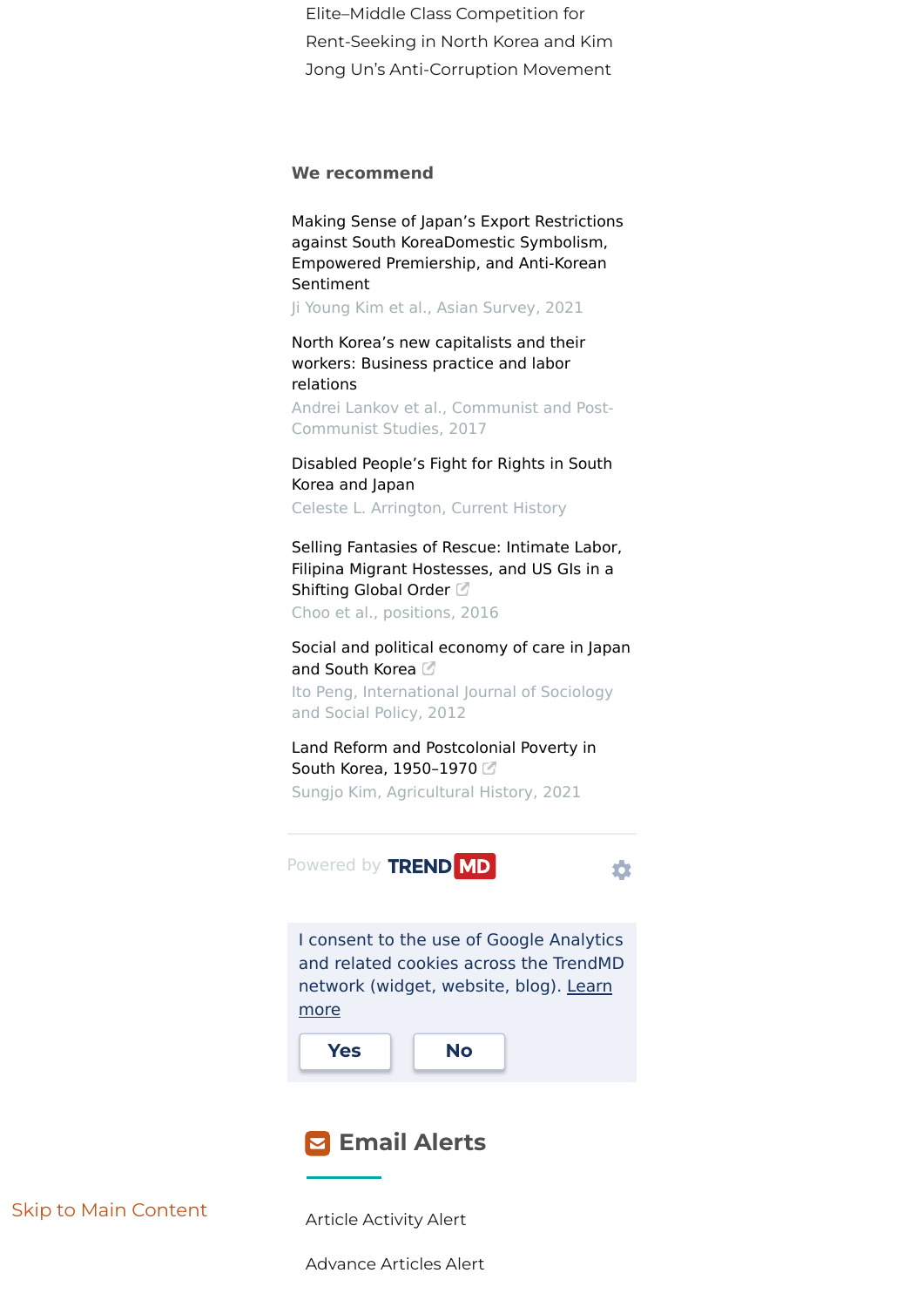[Latest](javascript:;) Issue Alert



| <b>Recent Content</b> |
|-----------------------|
| Advance Articles      |
| Browse Issues         |
| All Content           |
| Purchase              |
| Alerts                |
| Submit                |
| Info for Authors      |
| Info for Librarians   |
| About                 |
| <b>Editorial Team</b> |
| Contact Us            |
|                       |

Online ISSN 1533-838X Print ISSN 0004-4687 Copyright © 2022



## **STAY INFORMED**

Sign up for [eNews](https://ucpress.us1.list-manage.com/subscribe/post?u=00b4d5deed816ba6f14fa2287&id=98a0b87ef6)



Skip<sub>si</sub>p the UC Press BLog

**[DISCIPLINES](https://www.ucpress.edu/disciplines)**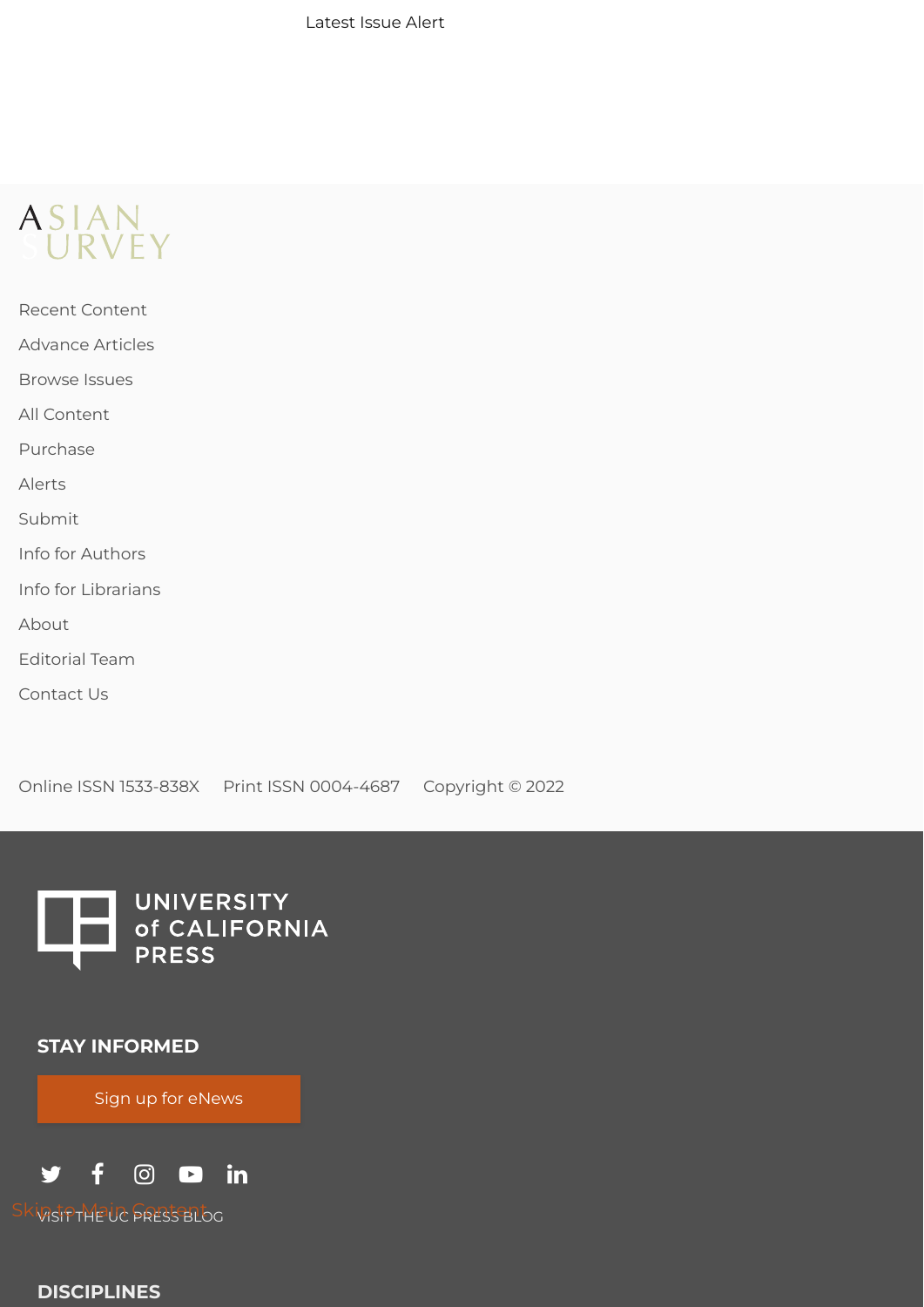[Ancient](https://www.ucpress.edu/discipline/clamaj/ancient-world) World [Anthropology](https://www.ucpress.edu/discipline/antmaj/anthropology) [Art](https://www.ucpress.edu/discipline/artmaj/art) [Communication](https://www.ucpress.edu/discipline/commaj/communication) [Criminology](https://www.ucpress.edu/discipline/crimaj/criminology-criminal-justice) & Criminal Justice Film & Media [Studies](https://www.ucpress.edu/discipline/cinmaj/film-media-studies) Food & [Wine](https://www.ucpress.edu/discipline/foomaj/food-wine) [History](https://www.ucpress.edu/discipline/hismaj/history) [Music](https://www.ucpress.edu/discipline/musmaj/music) [Psychology](https://www.ucpress.edu/discipline/psymaj/psychology) [Religion](https://www.ucpress.edu/discipline/relmaj/religion) [Sociology](https://www.ucpress.edu/discipline/socmaj/sociology) Browse All [Disciplines](https://www.ucpress.edu/disciplines)

### **[COURSES](https://www.ucpress.edu/courses)**

Browse All [Courses](https://www.ucpress.edu/courses)

### **PRODUCTS**

[Books](https://www.ucpress.edu/books)

**[Journals](https://online.ucpress.edu/journals)** 

### **[RESOURCES](https://www.ucpress.edu/resources)**

- Book [Authors](https://www.ucpress.edu/resources/book-authors)
- [Booksellers](https://www.ucpress.edu/resources/booksellers)
- [Instructions](https://www.ucpress.edu/resources/instructors)
- Journal [Authors](https://online.ucpress.edu/journals/pages/authors)
- [Journal](https://online.ucpress.edu/journals/pages/editors) Editors

**[Librarians](https://www.ucpress.edu/resources/librarians)** 

Media & [Journalists](https://www.ucpress.edu/resources/media-journalists)

## **[SUPPORT](https://www.ucpress.edu/supportus) US**

[Endowments](https://www.ucpress.edu/supportus/endowments)

[Membership](https://www.ucpress.edu/supportus/membership)

[Planned](https://www.ucpress.edu/supportus/planned-giving) Giving

**[Supporters](https://www.ucpress.edu/supportus/supporters)** 

# **[ABOUT](https://www.ucpress.edu/about) UC PRESS**

[Careers](https://www.ucpress.edu/about/careers) [Location](https://www.ucpress.edu/about/location)